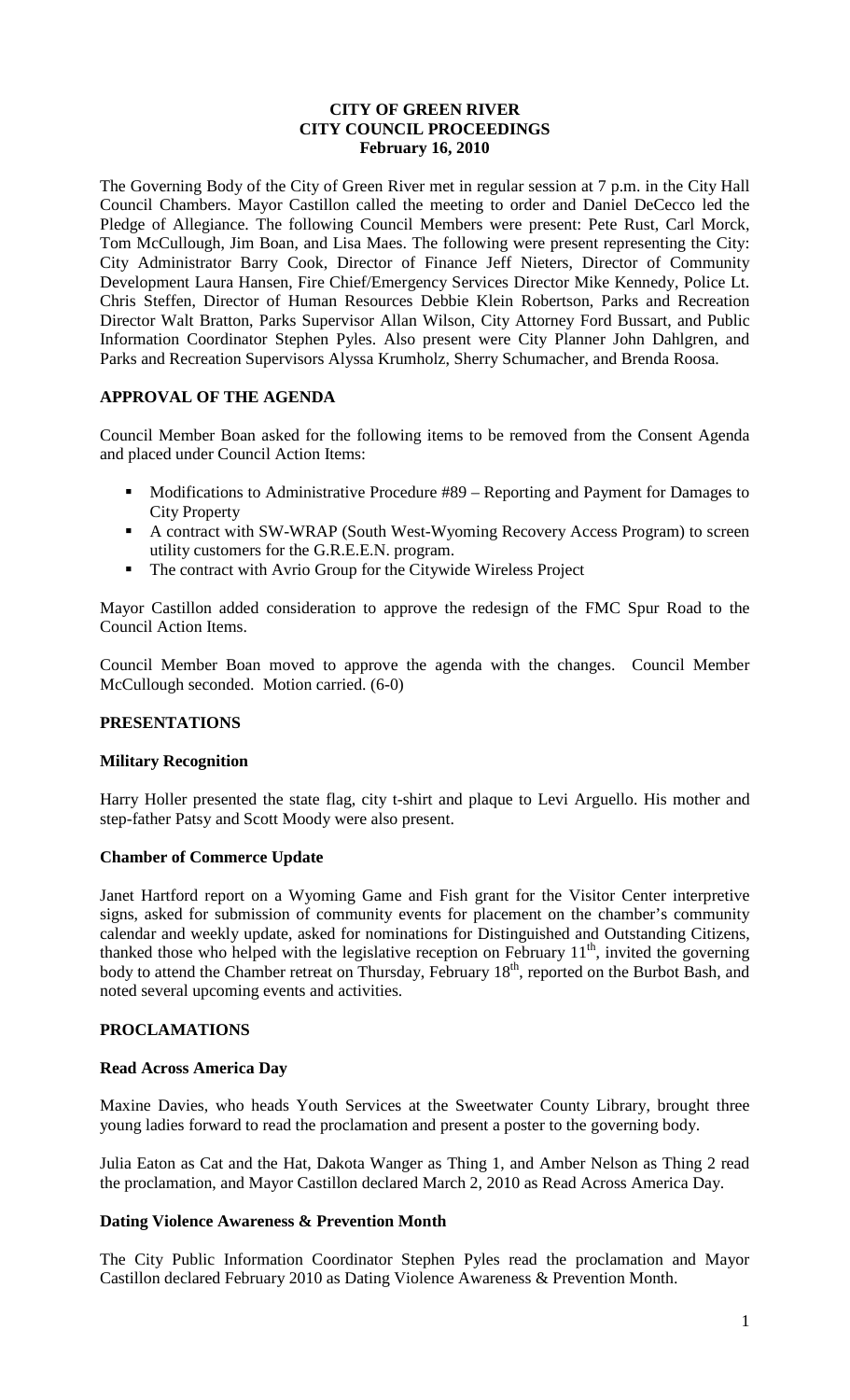# **CITIZEN REQUESTS AND OTHER COMMUNICATIONS**

Harry Holler thanked the local newspapers for publishing the military recognition pictures. He noted the pictures go statewide and across the nation. He believes the young military people deserve that kind of recognition.

As Commander of the American Legion in Green River, he has started asking for contributions to send young men and women to Girls and Boys State. If anyone or any business would like to help out, please give him a call. He noted last year a Green River youth, Chris Andrews, went all the way to Washington, D.C. to be named Boys National President.

Suzanne Zutter asked the governing body to support the Child Development Center building as a  $6<sup>th</sup>$  penny ballot project.

Mayor Castillion invited Ms. Zutter to attend the special council workshop on February 22, 2010, when the governing body will be making a decision on what projects to submit for the  $6<sup>th</sup>$ penny.

# **PUBLIC HEARINGS**

#### **Tomahawk Building Grant Applications**

*2010 Business Ready Community Grant and Loan Program Application for Business Ready Project and Community Development Block Grant*

Mayor Castillon opened the hearing at 7:29 p.m.

Paul Stephens, chairman for Green River Futures, noted the \$1.8 million in grant funding requests were being submitted to the Wyoming Business Council to be used for the Tomahawk renovation. Futures is the catalyst working on the renovation.

President Brad Sutherland noted they have already received about \$450,000 in grants, plus the city's \$100,000 towards the purchase of the building. The two new grants will help with the renovation of the top two floors. The \$1.8 million will create the opportunity for twenty new businesses and also generate approximately \$1.2 million in payrolls just from the renovation construction. In today's economy this is very important.

He noted people have stopped in and asked for jobs. This is a good project for the community just on the construction side. They have worked closely with Main Street, and they have been very helpful in helping Futures find tenants. Mr. Sutherland noted he and the board members have put in several volunteer hours on the renovation.

He asked for the governing body's support by their approval of the grant resolutions.

Randy Walker believes this is a great project for our town. When he traveled to Europe last year, one of the things he noticed was old buildings still being up and running. He stayed in one that was built in 1600 A.D. The Tomahawk is a potential treasure. The governing body can choose to help bring it back to its previous glory or designate the building as an eyesore and spend \$1.5 million to tear it down and leave a hole without the treasure. Mr. Walker urged the governing body to back the Tomahawk project.

Responding to a question from Council Member Morck, Mr. Sutherland stated Futures has spent over \$100,000 for plumbers and electricians. More extensive work has to follow grant regulations with contractors being selected through the city bid process so the lowest bid gets the work. So far, they have been very lucky with the bids being awarded to local contractors and subcontractors. There have been three subcontractors. The roofers were from Utah, the asbestos was removed by a company in Rock Springs, and the brick layer is from Green River. So, yes, the money is helping our local economy.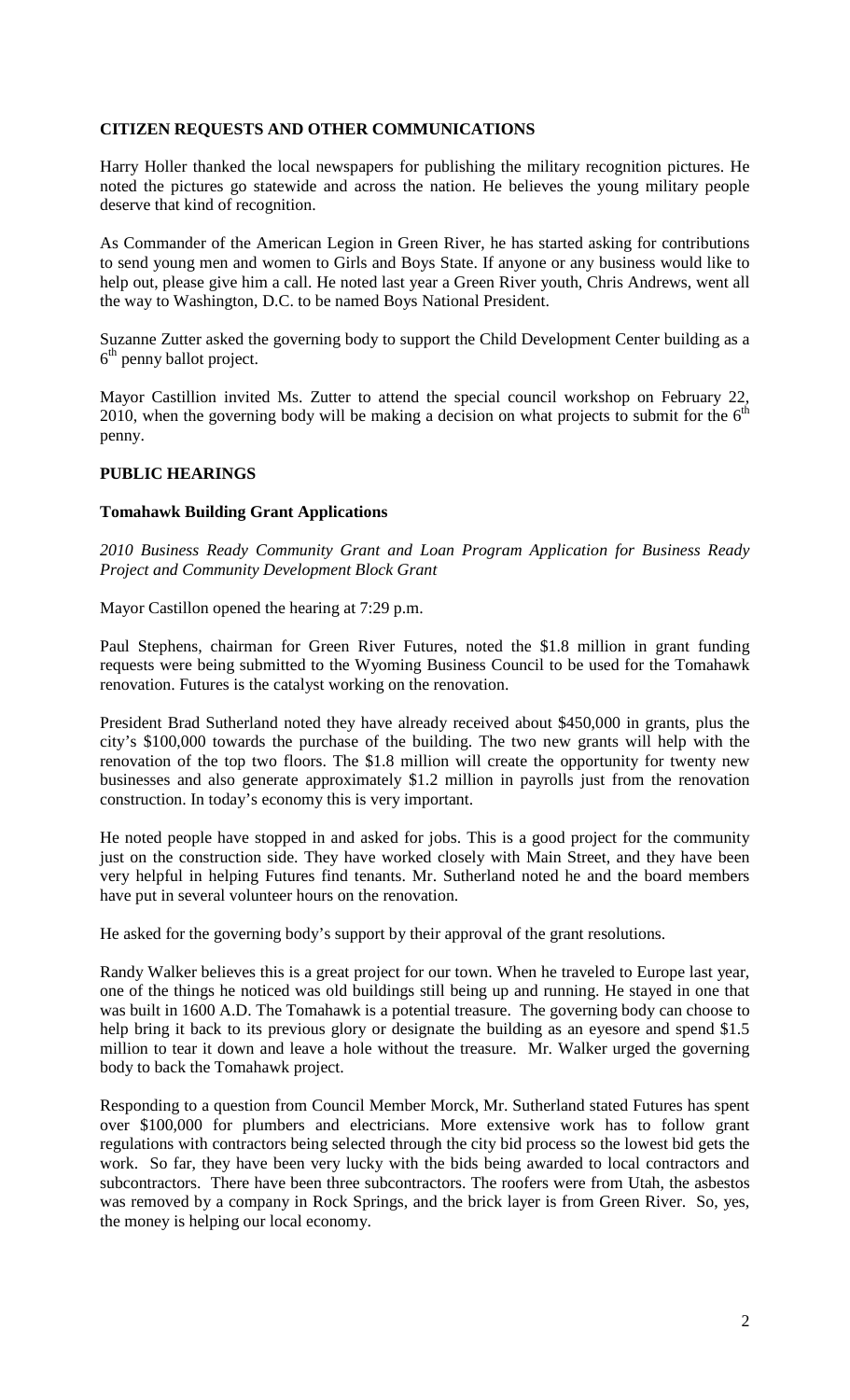Mayor Castillon noted the receipt of a letter from Artis Kalivas expressing his concerns about the limited parking, and also his concern regarding the Tomahawk rental rates being lower than other building owners.

Responding to questions from the Mayor, Mr. Stephens stated Mr. Kalivas had raised some legitimate concerns about the parking. Mr. Stephens noted several years ago a parking study had been done by Main Street on behalf of the city. He asked that the study be entered into the public record as well as Mr. Kalivas' letter. In the grand scheme of things the problem transcends Futures and is probably a city issue that will need to be dealt with in the future. *(Recorder's note: What was actually done was a walk by count of public, private and handicapped parking for the Main Street District by a previous Main Street Manager Heather Hargrove. A copy is attached.)*

Mr. Stephens noted they had addressed the rental rates at the last council meeting. The rental rates at the Tomahawk will approach the market rental rates within the city. It is not Futures' objective to undermine, undercut, or steal tenants from any other source. If someone wants to rent space at the Tomahawk, Futures is willing to talk to them.

Gary Killpack stated he was having a hard time wrapping his brain around why the renovation project is a great deal for the taxpayers, but a rotten deal for a businessman. If a prudent businessman wouldn't take on the renovation project, why is the city spending whatever it is costing to renovate a building that will be valued at half the cost once it is done. It will be a nice building once it is done, but he can't understand why it is being done with tax dollars.

In response, Mr. Sutherland explained one of grants is for downtown development. The applicant is required to specify which national objective they are working towards. Futures is working towards the elimination of slum and blight, and the federal government has determined they want to put money towards the elimination of slum and blight. The Tomahawk was designated as blight, and the URA worked up an action plan that included Futures' purchase of the building and its renovation.

The other grant is to help provide infrastructure to grow businesses in Wyoming. It will help diversify the local economy, and create jobs. The issues are all for the public good, and the reason the grant money is made available.

The funding is only available to an applicant that is a local government and a non-profit organization, such as Futures, being allowed to own and operate the facility. They are also required to provide a plan for what will be done with the revenues generated by the grant projects. As stated in the "Revenue Re-Capture Plan" the revenues will be used for other economic development projects.

It's a great use of grant money, and a great deal for the taxpayers. As noted by Randy Walker, it is a great investment for the city to contribute \$100,000 to renovate the building rather than having to go through the process of tearing it down.

Downtown business owner, Mike Frink, believes once the project has been completed, it will be a cornerstone for the downtown area. The grants are very important. The project will help the new businesses going into the building and also the other businesses that are downtown. One of the governing body's big goals is to have an active downtown, and the way to do that is renovate the old buildings. He believes if they talked to the retail business owner's downtown, they will find out they want people coming to the downtown area to shop. This is a perfect opportunity for this council to authorize the submission of a grant that won't cost them a dime, and to get a renovated building that, in the end, will generate revenue for Green River.

Mr. Stephens added as part of the grant application process, they have to complete the Wyoming Business Council model to calculate a return on investment of public monies to the community. The return on investment study yielded and resulted in a positive return on investment. He is leaving a copy of the detailed calculation with the governing body when he leaves tonight. He will also get a copy of it to Mr. Killpack.

There were no other comments presented.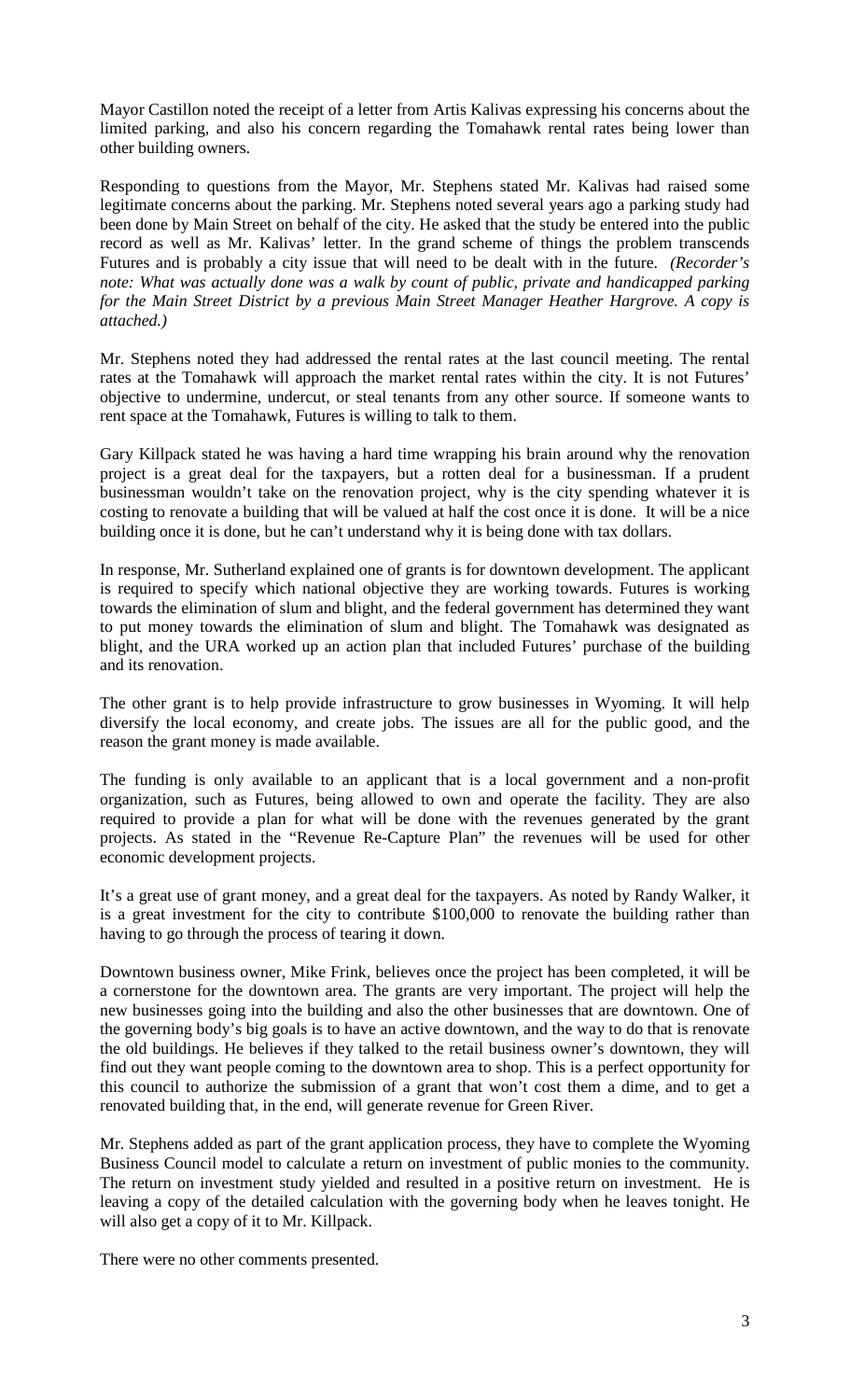Mayor Castillion closed the hearing at 7:45 p.m.

# **Liquor License Renewals**

*To hear protests if any against the renewal of Retail, Limited Retail, and Restaurant Liquor License Applications*

Mayor Castillon opened the hearing at 7:45 p.m.

There were no comments presented.

Mayor Castillon closed the hearing at 7:46 p.m.

# **RESOLUTIONS**

# **Budget Increase for Joint Powers Telecommunication Board Contribution**

**R10-19:** A resolution for the governing body of the City of Green River, Wyoming, to approve an increase in expenditure authority in the General Fund for the receipt of a Joint Powers Telecom Board Reimbursement in the amount of \$25,000.

Council Member Morck moved to approve the resolution. Council Member McCullough seconded. Motion carried. (6-0)

# **Finalization of the Disposition of Land from the City-School Joint Powers Recreation Board**

**R10-20:** A resolution authorizing the City of Green River, Wyoming, to accept a quitclaim deed from the Sweetwater County School District Number Two, State of Wyoming, to finalize the disposition of the tract of land upon which the Joint Recreation Facility is located and improvements located thereon.

Mr. Cook noted the land is on Upland Way. The land was previously jointly owned by the City-School District Recreation Board during the time the recreation center was built. The board was dissolved by resolution, at which time the land should have been deeded back to the City of Green River. In order to move forward with the water line improvements going down Upland and up Uinta, the land ownership needs to be clarified.

Council Member McCullough moved to approve the resolution. Council Member Morck seconded. Motion carried. (6-0)

# **Amend Schedule of Fees for Replacement of Lock/Key Fees**

**R10-21:** A resolution for the governing body of the City of Green River, Wyoming, to approve an amendment for resolution number R09-48 which amended the adopted schedule of fees charged for services, products, licenses, rentals, etc. for the City of Green River, Wyoming, for the fiscal year beginning July 1, 2009 and ending June 30, 2010.

Ms. Roosa explained it really wasn't a fee. It is the actual time and material replacement cost to replace a \$45 lock cylinder and key on the new lockers. The city is just recouping the cost.

The \$15 covered replacement on the old lockers, but will not cover replacement on the new lockers. In the past, keys were lost on a regular basis. When the public signs up for the new lockers, they are being trained on how to use them and notified on the replacement cost of a new lock and key. If a key is reported lost, and it is found before the tumbler is replaced there will be no charge to the customer.

Council Member McCullough objected to the fee increase. He felt money should have been left in the project fund to compensate for this type of thing. He thinks the fee should be increased in phases and the city take the loss to do it.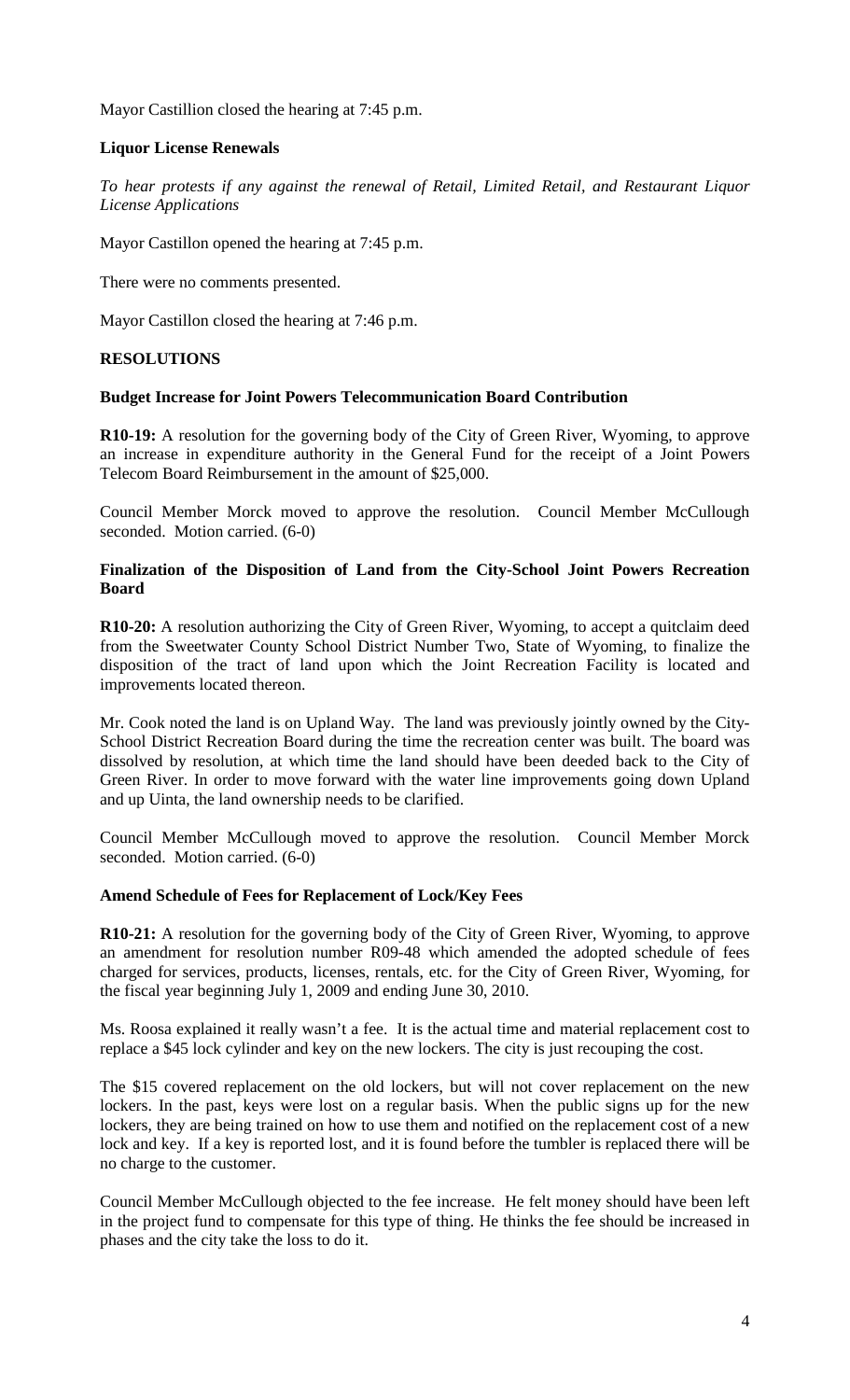Council Member Rust felt perhaps people should take on a little more personal responsibility for themselves and the city not subsidize for the loss.

Mr. Bratton noted this is the first time the lockers were changed in a quarter of a century. So looking at the consumer price index, fees are going to go up over that time. If it is the governing body's direction, to subsidize, they will subsidize, and subsidize, and subsidize. Staff is just trying to re-coup the costs and be pro-active in business. If the cost could be logically phased, staff would recommend that, but they can't.

Council Member Maes moved to approve the resolution. Council Member Morck seconded. Motion carried (5-1) with Council Member McCullough voting no.

#### **Grant Applications for Tomahawk Building**

**R10-22:** A resolution authorizing and supporting submission of an application to the Business Ready Community Grant and Loan Program for a Community Readiness Project by the Governing Body of the City of Green River, Wyoming on behalf of Green River Futures, Inc.

**R10-23:** A resolution designating the Tomahawk Hotel Building located on Flaming Gorge Way and 98 N.  $1<sup>st</sup>$  East Street a salvageable blighted area and to authorize a Downtown Community Development Block Grant Application in the amount of \$300,000 to be submitted to the Wyoming Business Council on behalf of Green River Futures, Inc. for its renovation.

Council Member Rust moved to approve the resolution in support of the Community Development Block Grant for \$300,000 to renovate the Tomahawk Building, **and** to approve the resolution in support of the Business Ready Community Grant for \$1.5 million to renovate the Tomahawk Building. Council Member McCullough seconded.

Council Member Boan spoke against the grant submission resolutions. He still hasn't received the list of contacts Futures has made to bring businesses to Green River. He feels instead of Mr. Sutherland doing his job of recruitment, he has spent most of his time being a carpenter down at the Tomahawk building.

Though the Tomahawk is a worthwhile project and will be an asset to the community, he believes it should be a Main Street Project. He also believes Futures is setting up competition against other businesses and other rental property owners. In his opinion, we are giving millions of dollars to a private organization with no control of what the money is used for.

Council Member McCullough felt if they were ever going to go ahead and get the renovation accomplished, it has to be through grants. Even though the grants are tax money in a round-about way, in order to save the building that no private person has been willing to do, he feels this is our only chance to do it. If the grants aren't awarded, then it will probably end up being one of those buildings that ends up being torn down. But this is their chance to apply for some money to restore the building with a whole list of potential things that can happen. He would like to see the building purchased by an individual later on. He would like to move forward even though there are concerns about rental rates and parking. He would love to have a major problem with downtown parking again, and then they could move forward and work on that. They need to go along step by step and try to get the grants for the building.

Council Member Maes believes we are on a roll with the Tomahawk. She has seen other building renovations in other cities, and they are beautiful once they are finished. She realizes there are some concerned citizens out there. But she believes if Green River doesn't apply for the funding, another community will, and then that community will receive the benefit instead of Green River. The money is there, and there are several buildings downtown that really need help. The Tomahawk renovation will bring more business downtown and benefit the other businesses along with the businesses located in the Tomahawk. The project is providing local jobs for Green River. She thinks it's a good thing, and she is going to support it.

Council Member Rust noted Futures was established by local business owners, and through the democratic process asked by the governing body to help promote the interests of the City of Green River. He believes they have been very successful in doing that and believes the council should continue to support them.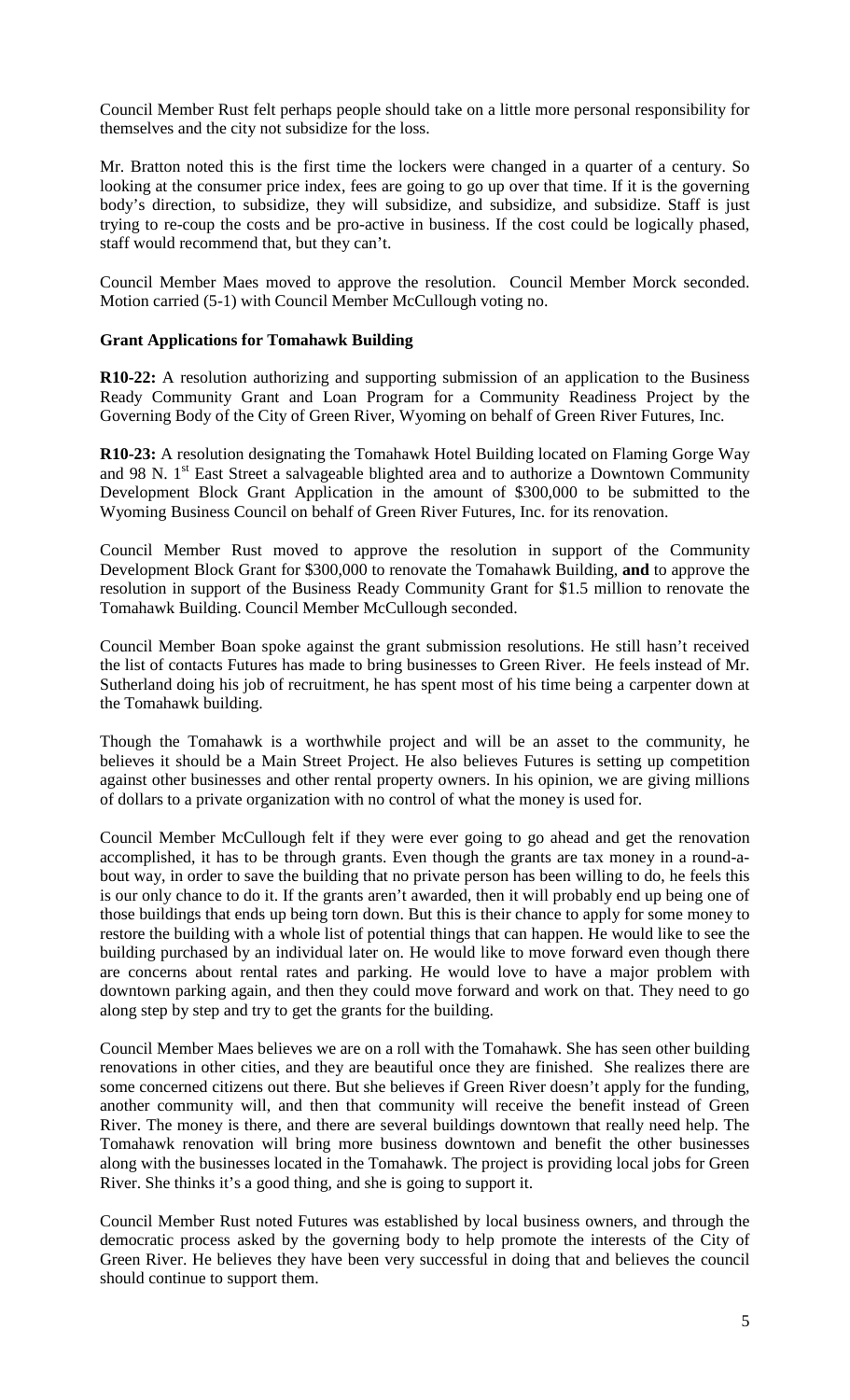Mayor Castillon stated *"alea iacta est,* the die has been cast to a point of no return." Since the previous governing body has supported the previous grant applications for the Tomahawk renovation he will also.

Motion carried (5-1) with Council Member Boan voting no.

# **COUNCIL ACTION ITEMS**

#### **Appointment of a Student Representative to the Planning and Zoning Commission**

John Dahlgren introduced the two high school students, Daniel DeCecco and Trent Bennett, who applied for the position. He noted they have already excelled in their young careers. They both did an outstanding job of addressing interview questions from the Planning and Zoning Commission.

Commission member, Adam Cappolo, stated it was very difficult to choose between the two candidates. It's good to see kids like this wanting to be a part of the city, and its future development. He is very proud of both of them.

Council Member Rust noted Trent Bennett will serve as the youth representative on the Green River Futures Board.

Council Member Rust moved to approve the Mayor's appointment of Daniel DeCecco as the Student Representative to the Planning and Zoning Commission. Council Member McCullough seconded. Motion carried. (6-0)

# **Safe Routes to Schools Travel Plan**

Council Member McCullough questioned whether the city would have to come up with extra money to complete the unfinished routes. If they need to be finished, how does Mr. Bratton propose to fund their completion?

Mr. Bratton stated if the city doesn't receive the *\$200,000 Safe Routes to Schools* grant. He will submit the route completion as a capital project, which will have to be approved by the city administrator, and then submitted as part of the *Fiscal Year End 2011* draft budget to the governing body. With the current financial situation the project may be tabled until the following budget year.

Council Member Boan moved to adopt the Green River, Wyoming, Safe Routes to Schools Plan. Council Member Rust seconded. Motion carried. (6-0)

#### **Contract for All American Road Designation for the Flaming Gorge Scenic By-Way**

Council Member Maes moved to approve the contract for services, in the amount of \$1,000, with the Rock Springs Chamber of Commerce to partner with the Scenic By-Way Committee to improve tourism and to apply for All American Road status for the Flaming Gorge Scenic By-Way. Council Member Morck seconded. Motion carried. (6-0)

# **Redesign of FMC Spur Road**

Mr. Cook explained they have been working with Inberg Miller to design a spur road coming off of Scott's Bottom Road going over city property on the section line to the south east. Mr. Jackman has proposed the road be moved to his property. City staff and Inberg Miller met with Mr. Jackman twice, and agree with his proposal. The design of the new road will be done by a contract between Mr. Jackman and Inberg Miller. The road installation will remain on schedule, and staff hopes to award the bid for the road construction in May 2010. The road is being funded through a consensus grant the city received two years ago from the state of Wyoming. The spur road is the final phase of the Scott's Bottom Road and Utility Improvement Project. The bid for the spur has to be awarded before June 30, 2010 or the state will recall the grant funding. The spur will also allow access to the Taliaferro land, currently outside of city limits to the south east.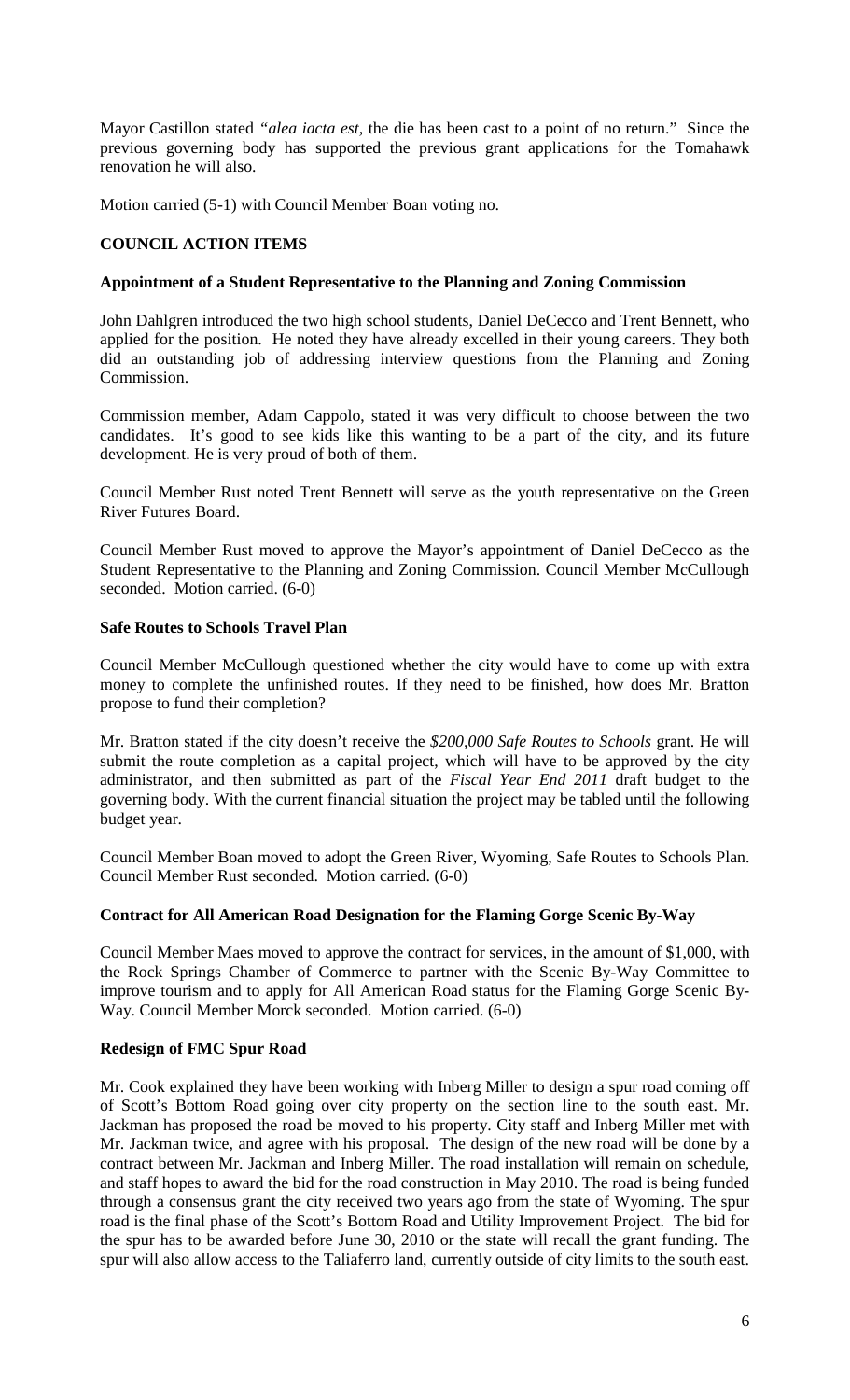Mr. Cook also noted Mr. Jackman has already submitted his plat sketch for the development of his property in the area, and the completion of the spur road will allow him to continue moving forward.

Council Member Boan felt it was a good idea, and he thanked Mr. Jackman for the land donation to complete the new spur road location.

Mayor Castillon also thanked Mr. Jackman for taking on the additional expense to re-design the road that will also provide straight access to the Taliaferro land and allow Taliaferro to tie into city water and sewer utilities.

Council Member McCullough moved to approve the request by Lynn Jackman to re-design the spur road onto Mr. Jackman's property at no additional cost to the city. Council Member Boan seconded. Motion carried. (6-0)

#### **Modifications to Administration Procedure #89**

Responding to questions from Council Member Boan, Ms. Robertson noted the modification was to clarify how damages will be reported to the relevant department either verbally, by email, or phone call, in order to expedite reimbursement on damages to city property.

Council Member Boan moved to approve the modifications to Administrative Procedure #89 – Reporting and Payment for Damages to City Property. Council Member McCullough seconded. Motion carried. (6-0)

# **G.R.E.E.N. Program Screening**

Responding to questions from Council Member Boan, Katie Hughes, CEO of SW-WRAP, stated the G.R.E.E.N. program assists utility users who meet a specific criteria with the payment of their city utility bill. She will receive an administrative fee for screening the applicant to see if they qualify for the program.

She noted SW-WRAP had taken on several of the voucher programs throughout Sweetwater County and southwestern Wyoming. United Way decided the Food Bank was in the position of providing food, and SW-WRAP was better suited to provide the voucher programs the Food Bank had been doing previously. The Food Bank had contacted her about taking over the G.R.E.E.N. program, and she agreed to do it.

Jeff Nieters explained there is a box on the utility payment slip where citizens can donate a certain amount to the G.R.E.E.N. Fund. The money is not part of the city funds. It is donations from city customers to help qualifying individuals pay their utility bills. SW-WRAP is paid a 10% administration fee based on the amount of the bill. So for a \$100 bill they would get a \$10 administration fee for processing the applicant.

(*Recorder's note: the Sweetwater County Food Bank sent a letter to the city rescinding their agreement approved on January 5, 2010.*)

Council Member Boan moved to approve the contract with SW-WRAP (South West-Wyoming Recovery Access Program) to screen utility customers for the G.R.E.E.N. program. Council Member Rust seconded. Motion carried. (6-0)

# **Contract for Citywide Wireless Project**

Responding to questions from Council Member Boan, Mr. Nieters stated the Aviro Group is the project manager for the project and will oversee the project to make sure it is done right. They are providing the financing, the performance bond and all the required project documents for administering the contract. A subcontract is working with Aviro to perform all of the work. Mr. Nieters stated he would be working directly with Aviro to monitor the project and make sure all the deadlines were being met.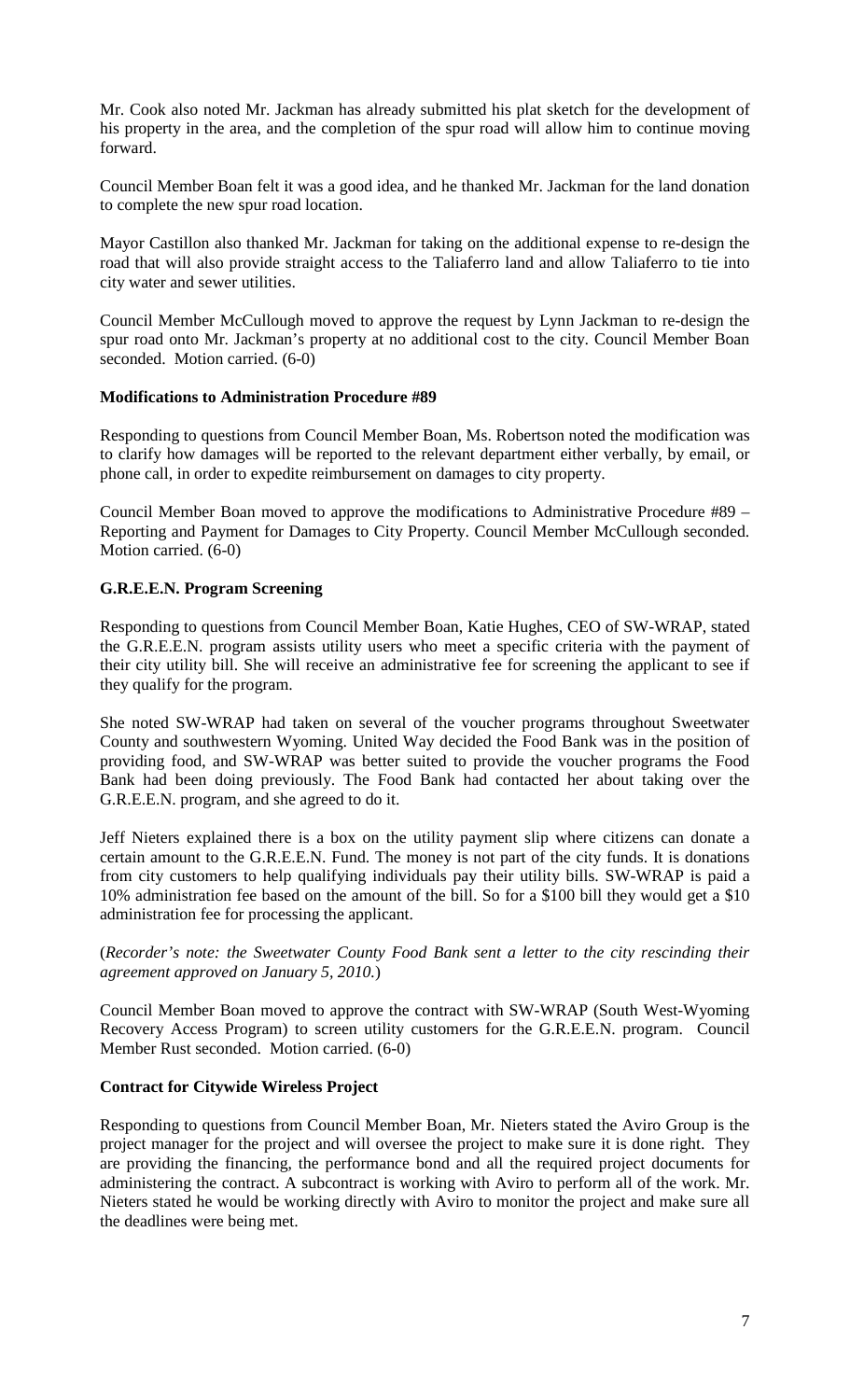Council Member Boan moved to approve the contract with Avrio Group to authorize them to proceed on the Citywide Wireless Project for a total project cost of \$685,650. Council Member Maes seconded. Motion carried. (6-0)

# **CONSENT AGENDA**

Council Member Maes moved to approve the following consent agenda items. Council Member McCullough seconded. Motion carried. (6-0)

- Authorization for the Mayor to sign a letter to the Wyoming Association of Municipalities to decline the WAM-WCCA Energy Lease loan in the amount of \$100,000 for the Green River Recreation Center Boiler Replacement Project.
- The revised Interagency Agreement with the Wyoming Division of Criminal Investigation for Karl Bode to work on the Southwest Drug Task Force.
- A contract with Lamar Companies in the amount of \$1,150 to advertise Art on the Green on two billboards located in Evanston and Rawlins.
- To submit for and receive (if awarded) a Sweetwater County Travel  $&$  Tourism grant for the 2010 Powell Plunge Kayak Rodeo for an amount up to \$4,000.
- The ratification of a Wyoming State Historic Preservation Commission Certified Local Government Grant agreement for a "Best Use" Study for the historic church building on Flaming Gorge Way for an amount not to exceed \$2,700.
- A Wyoming State Historic Preservation Commission Certified Local Government Grant agreement for the historic information flyer for an amount not to exceed \$1,575.
- Authorization for Pat Newell to remove two (2) upright freezers from the landfill to use as side stream incubators by the Trout Unlimited Organization.
- The Minutes for: February 2, 2010, and February 9, 2010 Special Council
- Financial Reports and Payment of Bills: *Outstanding Invoices* = \$238,756.13 *Prepaid Invoices* = \$107,969.40 *Payroll Expenditures* = \$383,500.87 *Pre-authorization Payments* = \$755,000.00

# **CITY ADMINISTRATOR'S REPORT**

Mr. Cook handed out a chart of the sixth penny projects that had been completed over the last four years (\$16 million). The chart shows the sixth penny amounts as approved by the ballot (\$10 million), and the amounts paid by the city's fifth penny funding to make up the difference between the actual cost and what was approved on the ballot to fund each of the projects. The onetime state funding is also included on the chart. The funding was also used to make up the difference on ballot projects and to complete others.

He explained the one time money is gone, and the sixth penny is no longer on the ballot. Therefore, there is no revenue source to fund new capital projects unless a sixth penny ballot is formulated to come back on January 1, 2011.

Mr. Cook also handed out a chart completed by Mr. Nieters explaining the growth in city funds over the last seven years, starting in 2004. The General Fund is broken down into personnel services, operation and maintenance, and asset acquisitions. The amounts for FYE 2010 are not finalized, but will be updated as they work through the budget workshops. There has been growth in the General Fund, Water Fund, Solid Waste Fund, and Capital Projects Fund. The information points out that the highest percentages of revenues have gone for Capital Projects. So when the state wants to know what Green River has done with the money the state has given them, the answer is, it has been reinvested back into the community with capital improvements.

Mr. Cook stated staff is moving forward with the southeast water improvements with a new water line going up Uinta, a new substation at the corner of Uinta and Upland, and a large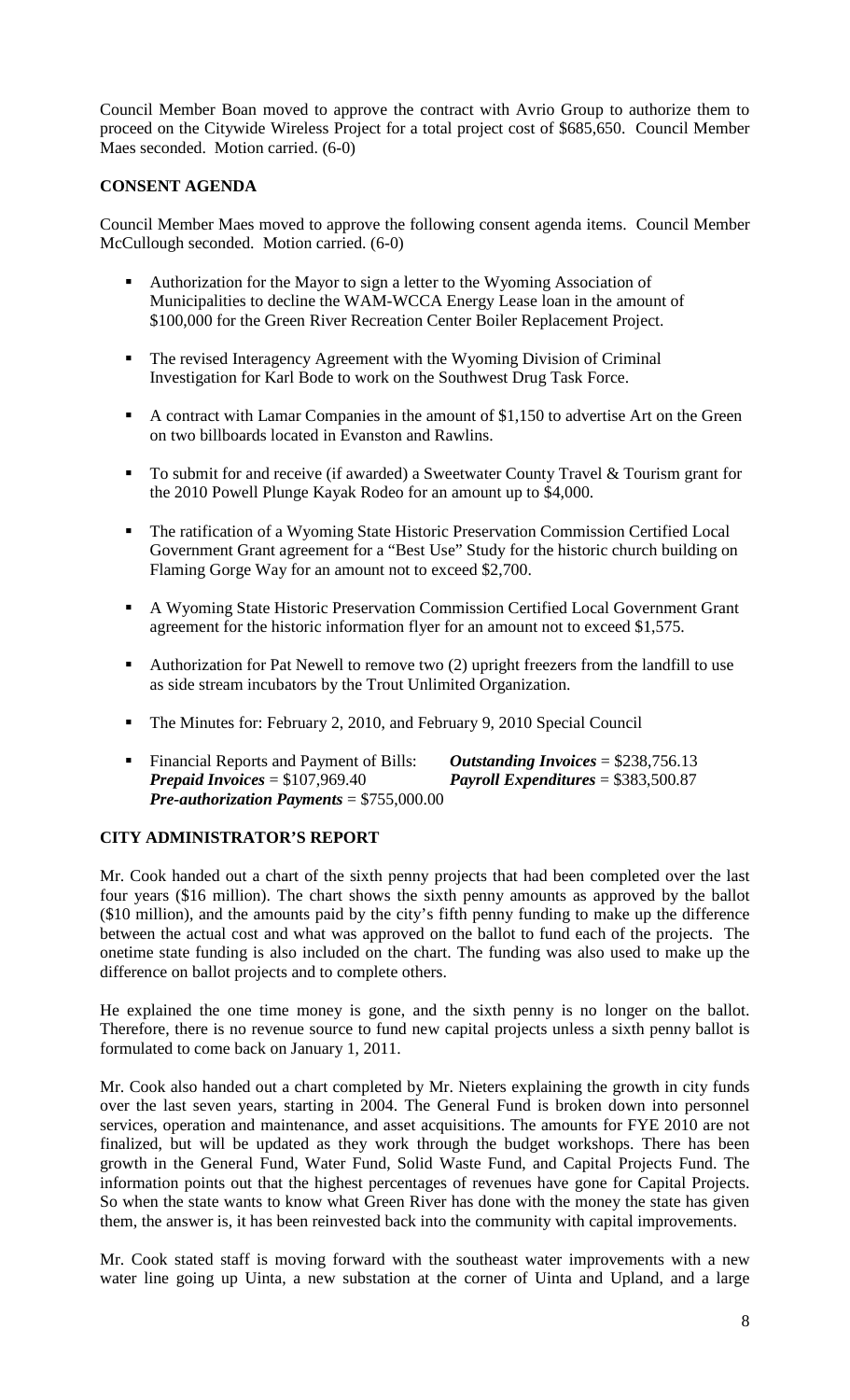transmission line down Upland to the intersection of Upland and Hitching Post. So, there will be a lot of work going on this summer on those three streets. Staff is also working with Castle Rock Medical Clinic on a new transmission line to them, and then over the hill to Evans Street. The funding is coming from a consensus grant the city received four years ago.

Mr. Cook is working with city staff on preparing a draft budget he hopes to give to the governing body by April 20, 2010. Five budget workshops have been set up during the month of May with one in the month of June.

Mr. Cook stated he would be attending the WAM Winter Workshop, in Cheyenne, Wednesday through Friday. He will also be continuing his lobbying work to try and get the legislators to give more money to cities and towns and not put as much into savings.

He announced a special council meeting on February 22, 2010 to discuss sixth penny projects. The City of Green River and Sweetwater County have been invited to attend a meeting at the City of Rock Springs on February  $24^{\text{th}}$ .

Mr. Cook asked Allan Wilson to give a report on the cost analysis to correct the moisture issue at the recreation center pool area. Mr. Wilson stated there are basically two options. Option one is a \$160,000 "band aid" that will not correct the problem. Option two will take care of all the condensation problems for \$475,000. Staff is recommending the governing body approve option two, using money from the risk management fund. While there isn't currently any risk management issues, it is very apparent if the problem is not corrected there will be. Once they get the bid specs written up, staff will be submitting a budget resolution to transfer funds from the risk management fund to pay for project.

# **CITY ATTORNEY'S REPORT**

Responding to questions from the Mayor, Mr. Bussart stated he had sent out the draft proposal for the alternate road to the county and the City of Rock Springs attorneys two weeks ago. He has not heard back from them, but he will follow up with them tomorrow.

# **MAYOR AND COUNCIL REPORTS**

Mayor Castillon stated he would be attending the WAM Winter Workshop Wednesday through Friday, and will also continue to lobby at the state legislature.

He reported on the legislative reception held on February  $4<sup>th</sup>$ .

The Mayor acknowledged the receipt of an email from the Corp of Engineers regarding the Million Water Diversion Project and stated there would be a meeting of the coalition on Monday in Rock Springs.

He announced a special council meeting on February  $22<sup>nd</sup>$  for the governing body to discuss and finalize their list of projects for submission to the county commissioners for the sixth penny ballot. A joint meeting of the Sweetwater County communities will meet on February  $24<sup>th</sup>$  to prepare the final presentation of  $6<sup>th</sup>$  penny ballot projects to the county commissioners on February 26th.

Mayor Castillon asked for "good" numbers to be submitted for the city projects so the city wouldn't have to come up with money to cover any shortage of funding on a project. He asked Ms. Owen to do the same for Child Development Center.

The Mayor stated the old fire station at the corner of Uinta and Shoshone had been selected as the location for the combined dispatch center. The building is currently being used by the city Utility Department.

Council Member Morck noted attending the Citizen's Police Academy was well worth the time, and suggested people sign up for next year's class.